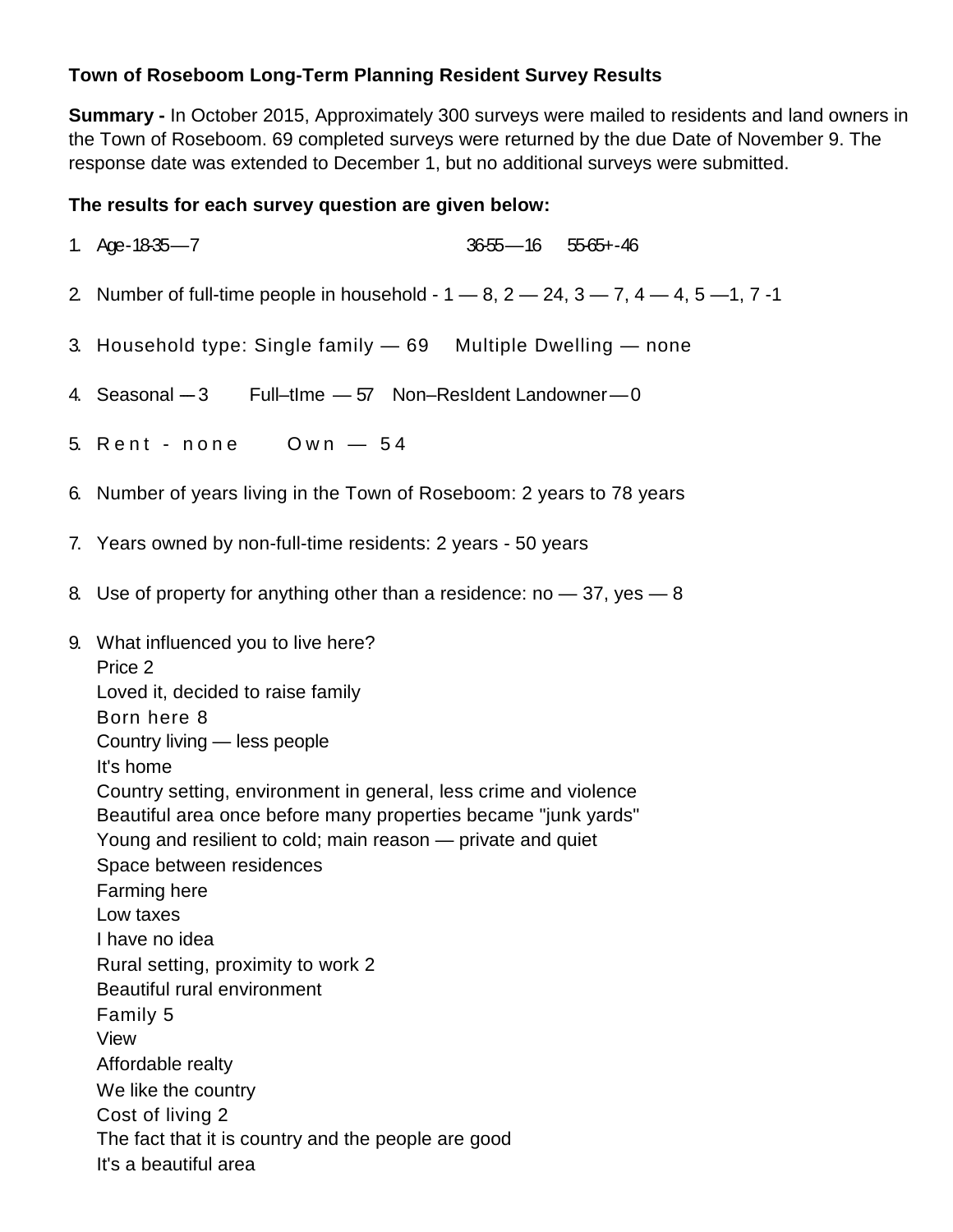House for sale on my favorite road No other (or very few) affordable offers Ask myself everyday Bought house in 75 Historic home and hamlet Work 3 Location, beauty Quiet country living Quiet, clean air, country life which includes hunting, fishing, and wildlife Location, distance to job **Country** Property location Quiet little town — like the town we came from Second home area my parents liked House was the right price Quiet, family It used to be quiet, but now the roads are terrible and there is a lot more traffic Rural setting Peaceful place Peace and quiet, landscape Rural Beauty, quiet, safety Money Natural beauty, privacy, proximity to Cooperstown/Sharon Springs **Environment** Location to work From the area 10. a. How has the town changed? Not much 2 More people 2 A lot of people moved in More people, traffic, homes Roads More run down properties None 2 More paved roads Taxes have gone out of sight Higher taxes than salary More neighbors More run down Less farms Less agriculture Houses have deteriorated More homes are here on my road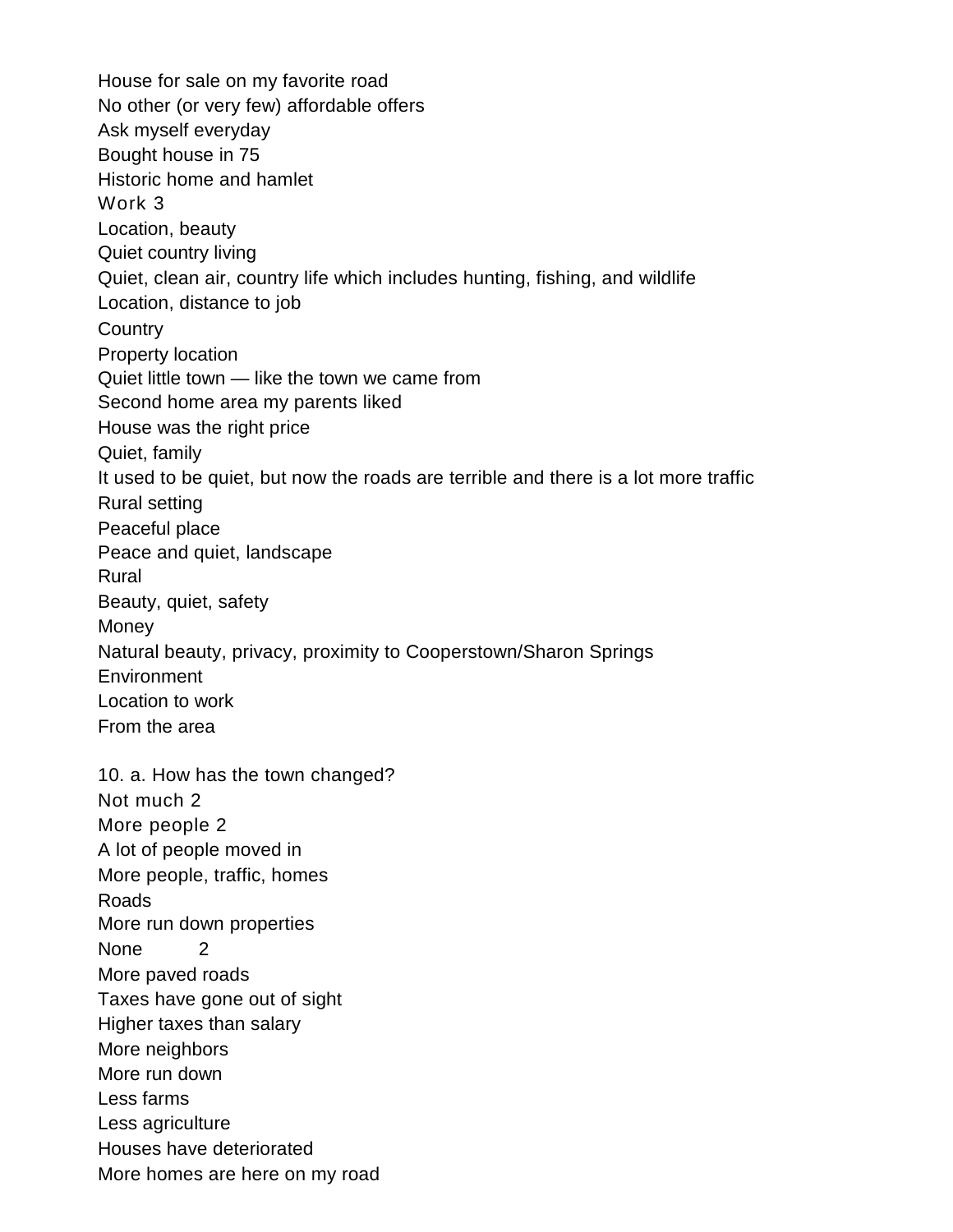More people moving in town So many! Lost neighborliness Road maintenance has improved Lost pride in overall Too many outsiders moving in and trying to change things Not much and that's why I like it Junk yard/cars, camping? Legal in Pleasant Brook? Taxes up Very little change People are getting older Larger population Subdivided farm land It has not Got junkier, poorer Farms are disappearing Stray cats, roads Not much (smiley face) No real changes Run-down buildings Increase in abandoned and neglected homes Roads have not been kept up 10. B. What factors would cause you to leave the Town? Taxes Zoning Health 2 Fracking, heavy industry Roads, taxes Too expensive to live here — taxes, electric and heating costs More non-residences Taxes and restrictions Job Floods Jobs, if the taxes get raised Higher taxes, zoning ordinances Hazardous or toxic conditions Communication, poor emergency services Cell service Family issues Taxes, regulations That it continues to be the loud area that ft is Fracking 2 Dangerous road conditions in winter time Lack of Internet options. CV-S school district Too many restrictions like Cooperstown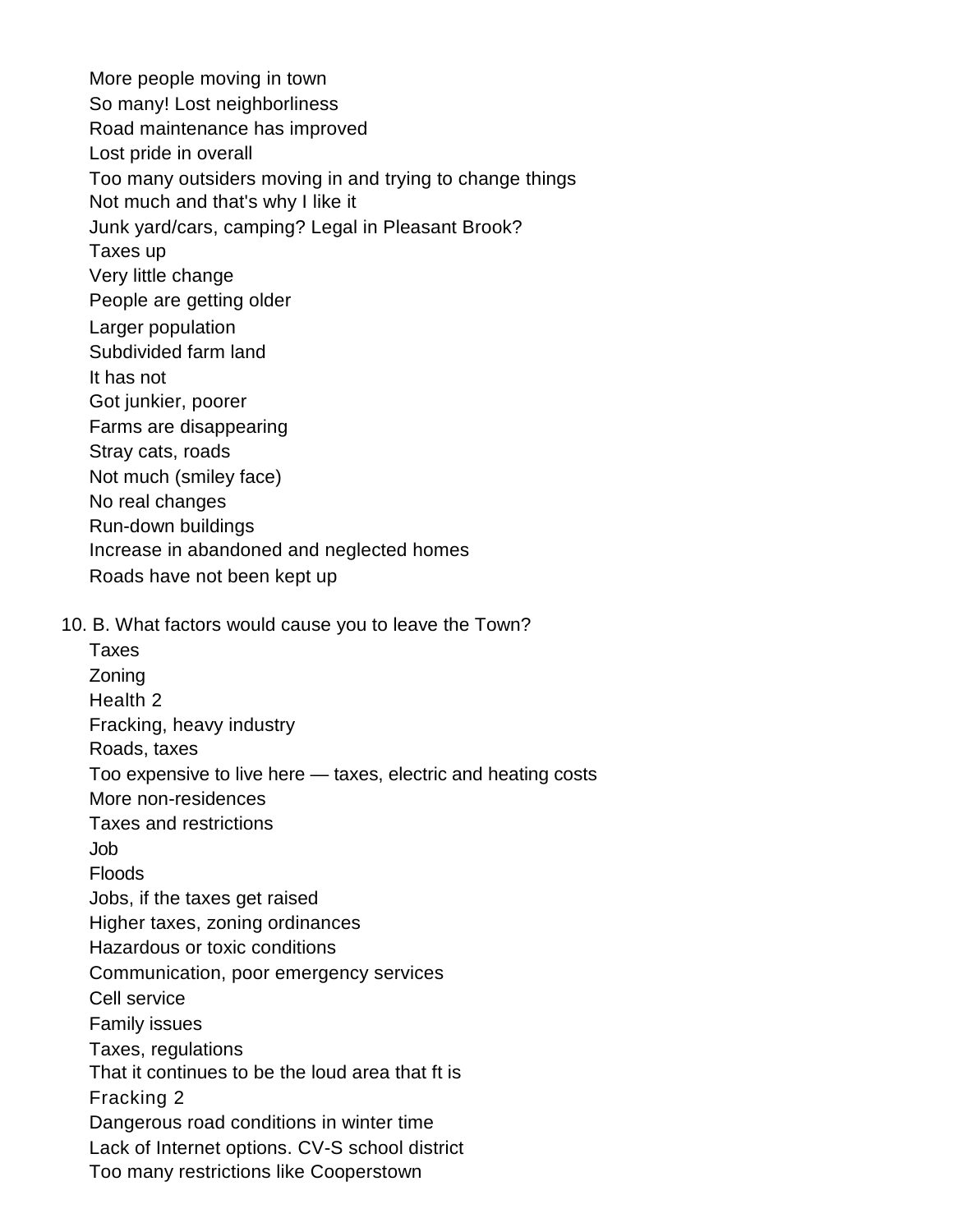Traffic, snowmobile, ATV route **Weather** Tax hike Inability to do what I want with my property My age and my husband's age Junk yards and illegal camping in Pleasant Brook Too many rules More taxes **4** Too strong of restrictions or modernization Take the farming and peacefulness away Regulations/Zoning Fracking and poorly **maintained properties** Retirement Over development Stray cats, roads Heavy industry Negative environmental change Needing medical care Changes for select few 10 C. What would make you stay? As long as we can afford to live here Keep as is I am staying Cleaning up junk yards, abandoned homes, properties A decent road, reasonable taxes Global warming REPEAL SAFE ACT Over all character of land Lower taxes and less restrictions Jobs 2 More stores, transportation Leave things as is Regulation on property appearance Cell phones, Internet, and ambulances We like it here Cell service 3 That it stays pretty much the way it is That it continues to be the lovely area that it is Fracking ban Paving of dirt roads, better clean up of roads in winter Internet (DSL) options Just the way it is Unable to sell house No strict regulations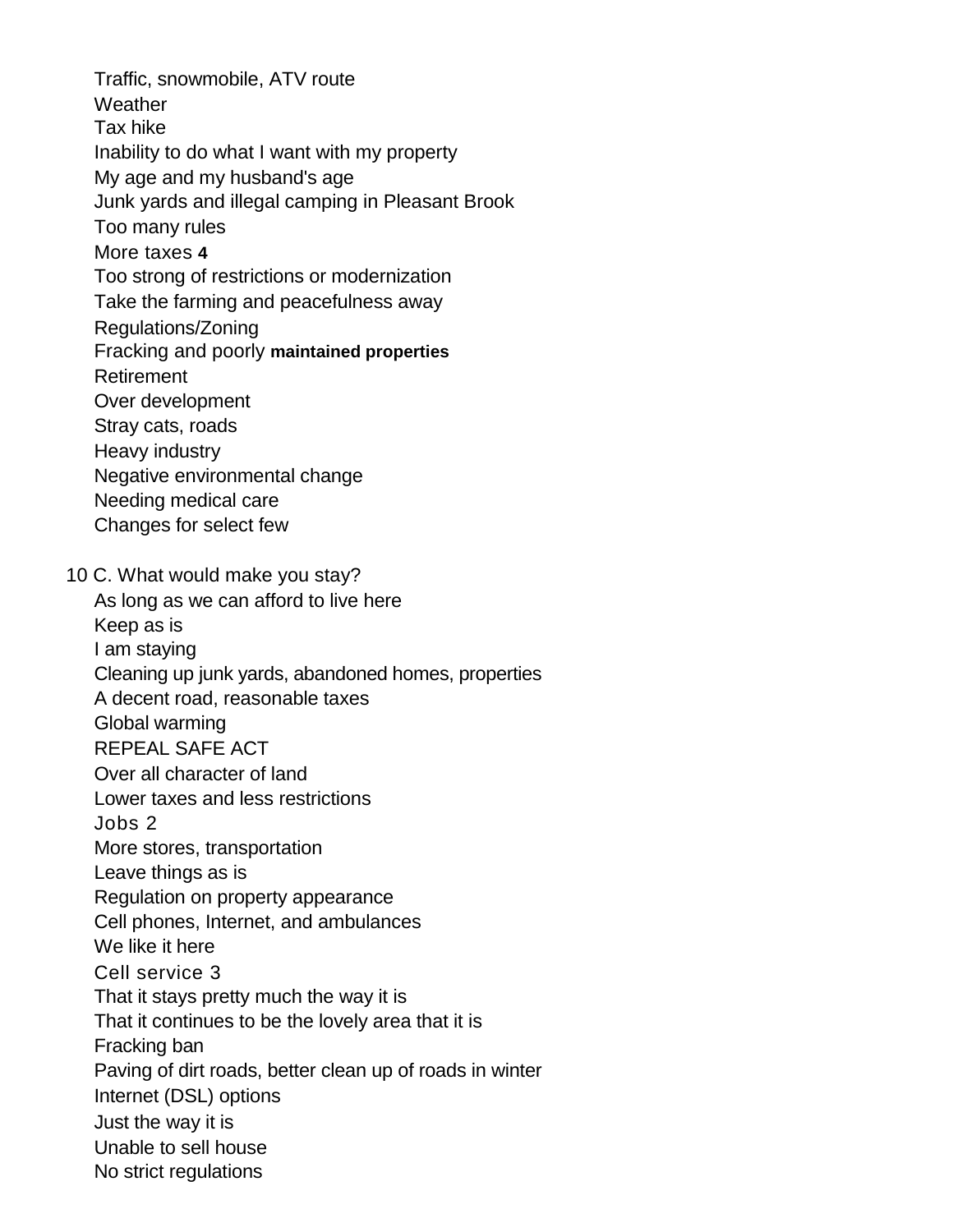IF I WERE A LOT YOUNGER!! Clean up Lower taxes, pave back roads Keep things the way they are Getting rid of junk yard properties and internet service Economic opportunities Age Clean up junk properties. High speed internet (fiber optic) **Population** Will stay if I can afford it after I retire Beauty, quiet, safety Better roads, better regulations Family 3 From the area/retired here

- 11. Are you satisfied with the current status of regulations in T of R? Yes - 28 No - 29 ? - 4
- 12. Which type of issues should be regulated?

Minimum lot size 18 Junkyards 39 Mega farm/agricultural businesses 22 Road frontage 8 Scenic views and neighbor's use of land 17 Other 20

13. How important is it to consider a future project's impact on the following aspects? Historic character 30 Site design and layout 35 Development intensity 29 Town budget 45 Impact on roads/traffic in township 50 Proximity of commercial development to residences 33 Impact on water sources 48 Impact on air quality 43 Wildlife habitat 41